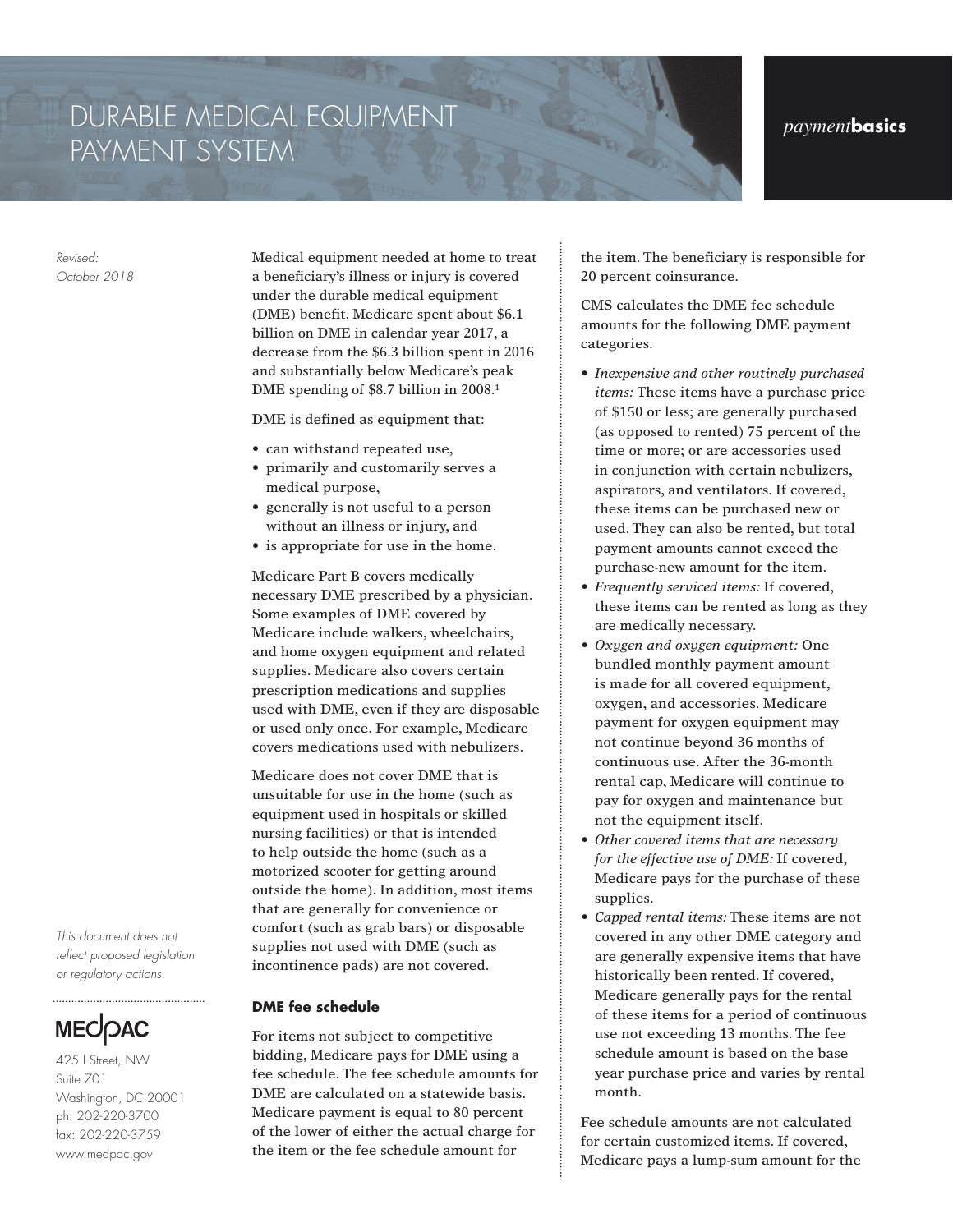purchase of the item, as determined by the Medicare Administrative Contractor. In addition, inhalation and home infusion drugs used with DME are paid at average sales price plus 6 percent.

## **Competitive bidding**

Competitive bidding in Medicare for DME items was first tested in a demonstration program in two areas from 1999 to 2002. In that demonstration, competitive bidding lowered Medicare payments for selected items by 19 percent overall. Analyses of the demonstration also found that beneficiary access and quality of service were essentially unchanged.

The Medicare Prescription Drug, Improvement, and Modernization Act of 2003 (MMA) mandated that a competitive bidding program for DME, prosthetics, orthotics, and related supplies be phased in nationwide, starting with 10 metropolitan statistical areas (MSAs) in 2008 and expanding to 80 MSAs by 2009. The first round of competition took place, and contracts were awarded in 10 product categories, effective July 1, 2008. However, the Medicare Improvements for Patients and Providers Act of 2008 (MIPPA) terminated the contracts awarded in the first round and required CMS to rebid the competition. To offset the cost of delaying the program, the fee schedule amounts for selected items were reduced by 9.5 percent nationwide in 2009.

Since 2011, the competitive bidding program has been implemented through several rounds. Table 1 summarizes each round, with respect to competitive bidding areas, selected product categories, and the contract period covered by the round.

Under the competitive bidding program, suppliers operating in a competitive bidding area (CBA) submit a bid for selected products. Bids are evaluated

based on the supplier's eligibility, financial stability, and bid price. Contracts are awarded to the suppliers who offer the best price and meet applicable quality and financial standards. For each item, the payment amount—referred to as the single payment amount (SPA)—is derived from the median of all winning bids for the item. Suppliers awarded contracts (i.e., contract suppliers) must agree to accept assignment on all claims for bid items and be paid the SPA.

Beginning in 2016, CMS adjusts fee schedule payment rates in non-CBAs (i.e., small/moderate sized urban areas and rural areas) using information from competitive bidding. In 2016, Medicare paid a 50/50 blend of historical fee schedule rates and rates derived from competitive bidding. From January 2017 through May 2018, Medicare paid rates that were 100 percent derived from competitive bidding. Beginning June 2018, Medicare reverted to a 50/50 blend for rural and non-contiguous non-CBAs, while continuing to pay rates that are 100 percent derived from competitive bidding in urban, contiguous non-CBAs.

Competitive bidding has driven down the cost of DME for Medicare and beneficiaries. Compared with payment rates in the year before competitive bidding, Medicare's payment rates for some of the highest expenditure DME products have fallen by an average of roughly 50 percent. In 2012, CMS estimated that competitive bidding would save more than \$42 billion over 10 years—\$25 billion in savings for the program and \$17 billion in savings for beneficiaries. ■

These numbers include payments for DME, prosthetics, orthotics and supplies, a category to which DME belongs under Medicare.